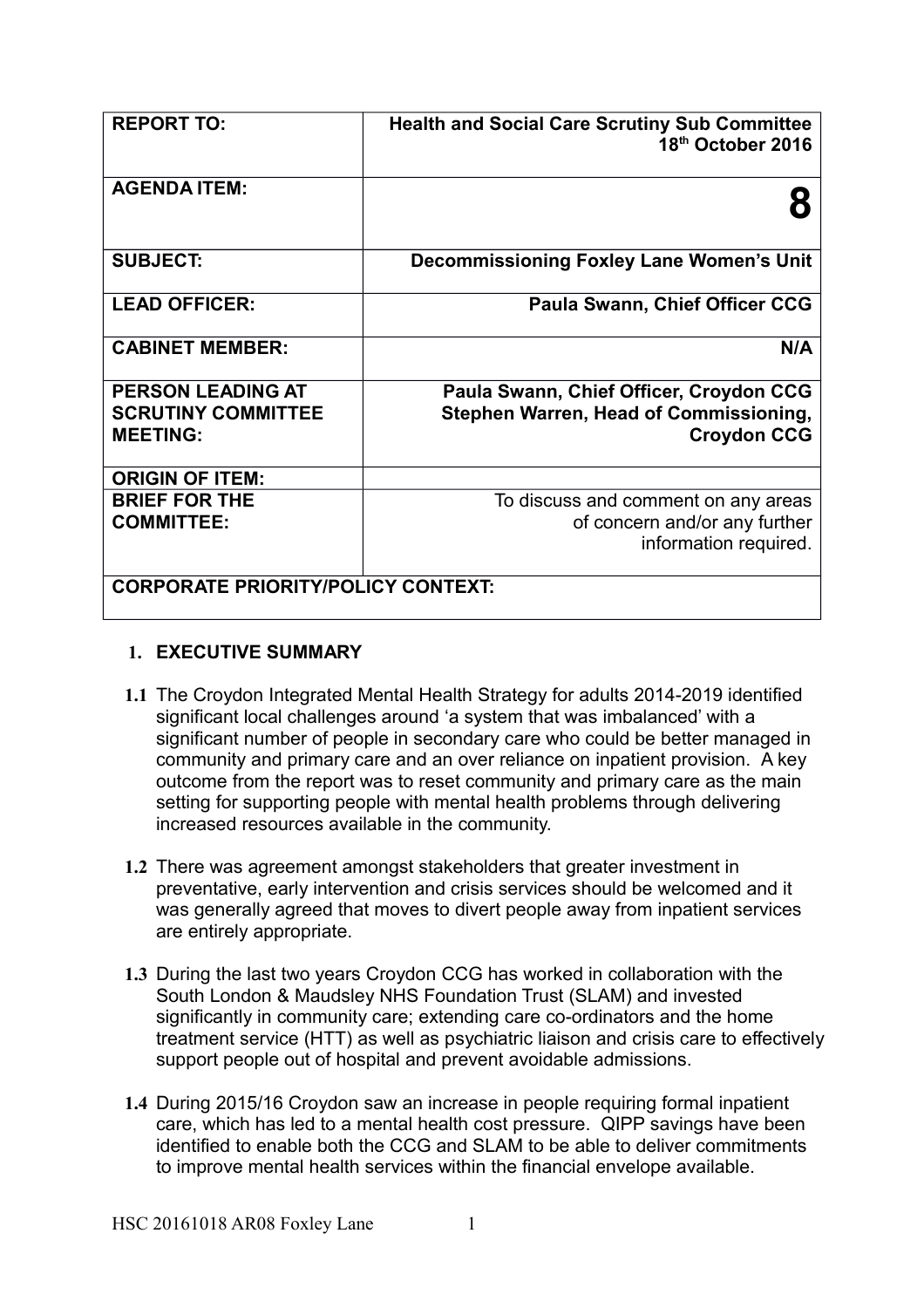**1.5** As part of Croydon CCG's Mental Health QIPP Savings, the Foxley Lane Women's Service has been identified as a QIPP scheme for the service to be decommissioned and provided within a community/primary care setting in alignment with the mental health strategy.

# **2 BACKGROUND**

2.[1](#page-1-0) Foxley Lane is an eight bed women's inpatient unit for informal<sup>1</sup> patients who are not detained under the Mental Health Act.<sup>[2](#page-1-1)</sup>. It is proposed that the care provided in this unit be provided in the home and in the community by a range of community-based services for people in crisis including the expanded and developed Home Treatment Team and Psychiatric Liaison Services, with the case for change set out in this paper.

# **3 SERVICE INFORMATION**

- **3.1** The women's service at Foxley Lane has formed part of the acute care pathway for acute inpatient services since October 2010. The team offer a service for women, aged 16-65, with an ongoing mental illness and are who are experiencing a mental health crisis. The service is run by women for women on a day-to-day basis and has a male consultant who visits the unit for clinical review meetings. It was initially set up as a dedicated crisis facility for women in Croydon. However, data on bed use demonstrates it is not functioning in this manner currently. Comparable services are not provided in any other of the four boroughs that SLaM serves.
- **3.2** Foxley Lane provides assessment, treatment and care to people who are in a position to recognise the signs of their own deteriorating mental illness and are able to request the service themselves. Service users are screened prior to admission to ensure that they are willing to take part in the assessment and treatment process.
- **3.3** Foxley Lane is not classed as respite provision. Admissions to Foxley Lane are typically complex and multi-factorial and would not meet the threshold for a mainstream respite episode. The most comparable service is the Drayton Park Women's Crisis House (Camden and Islington). No other SLAM facility operates as a dedicated crisis service.
- **3.4** Since its opening, service developments (notably the development of HTT and the learning obtained from triage wards) have allowed the trust to develop new models of care to support patients in crisis in the community.

<span id="page-1-0"></span><sup>1</sup> Informal patients are patients who have voluntarily agreed to be admitted and who have not been sectioned under the Mental Health Act.

<span id="page-1-1"></span><sup>2</sup> Part of the conditions of use of the residential property are that there should not be formally detained patients admitted to the service. HSC 20161018 AR08 Foxley Lane 2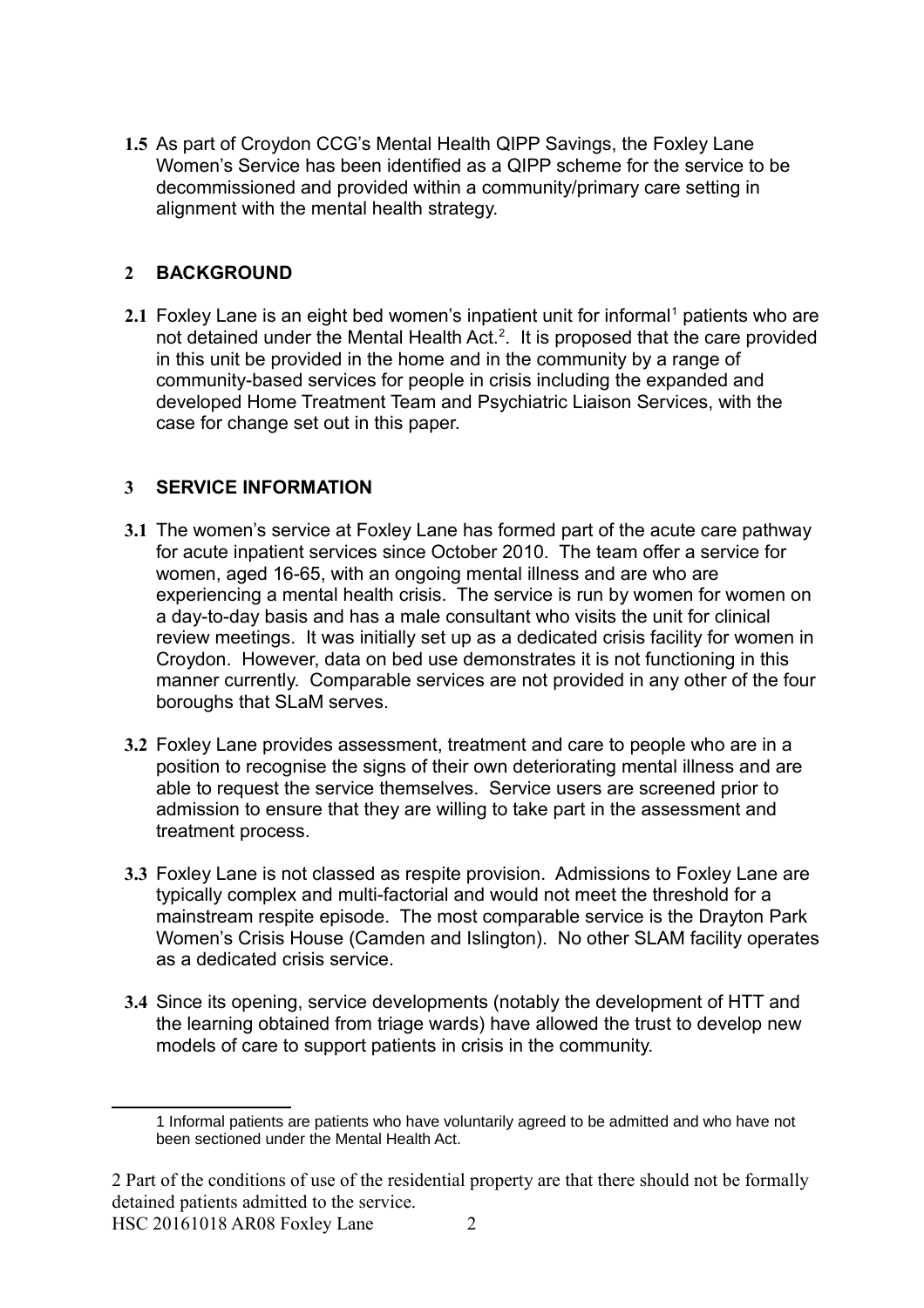# **4 SERVICE PERFORMANCE**

## **4.1 Activity**

## *Admissions*

On average there are currently 2-3 direct admissions per month to the service and 2-3 transfers from other wards per month. The transfers from other wards are principally from the Gresham, triage, overspill, and private overspill wards.

The graph below shows the admissions from April 2014 until May 2016.



*Figure 1: Foxley Lane admissions (Blue: direct admissions, red: transfers).*

During 2014/15 there was an average of 7 admissions per month, during 2015/16 there was an average of 4.6 admissions per month and during April and May of 2016/17 there was an average of 6 admissions per month. Table 1 below provides further details.

| Admissions | Annual total | <b>Direct</b> | Transfers | Monthly ave. |
|------------|--------------|---------------|-----------|--------------|
| 2014/15    | 84           | 46            | 38        |              |
| 2015/16    | 55           | 25            | 30        | 4.6          |
| 2016/17    | n/a          | n/a           | n/a       | $6*$         |

\*monthly average for 2016/17 is for April and May only.

# **Readmissions**

Over the last 12 months, there were no readmissions within 28 or 90 days.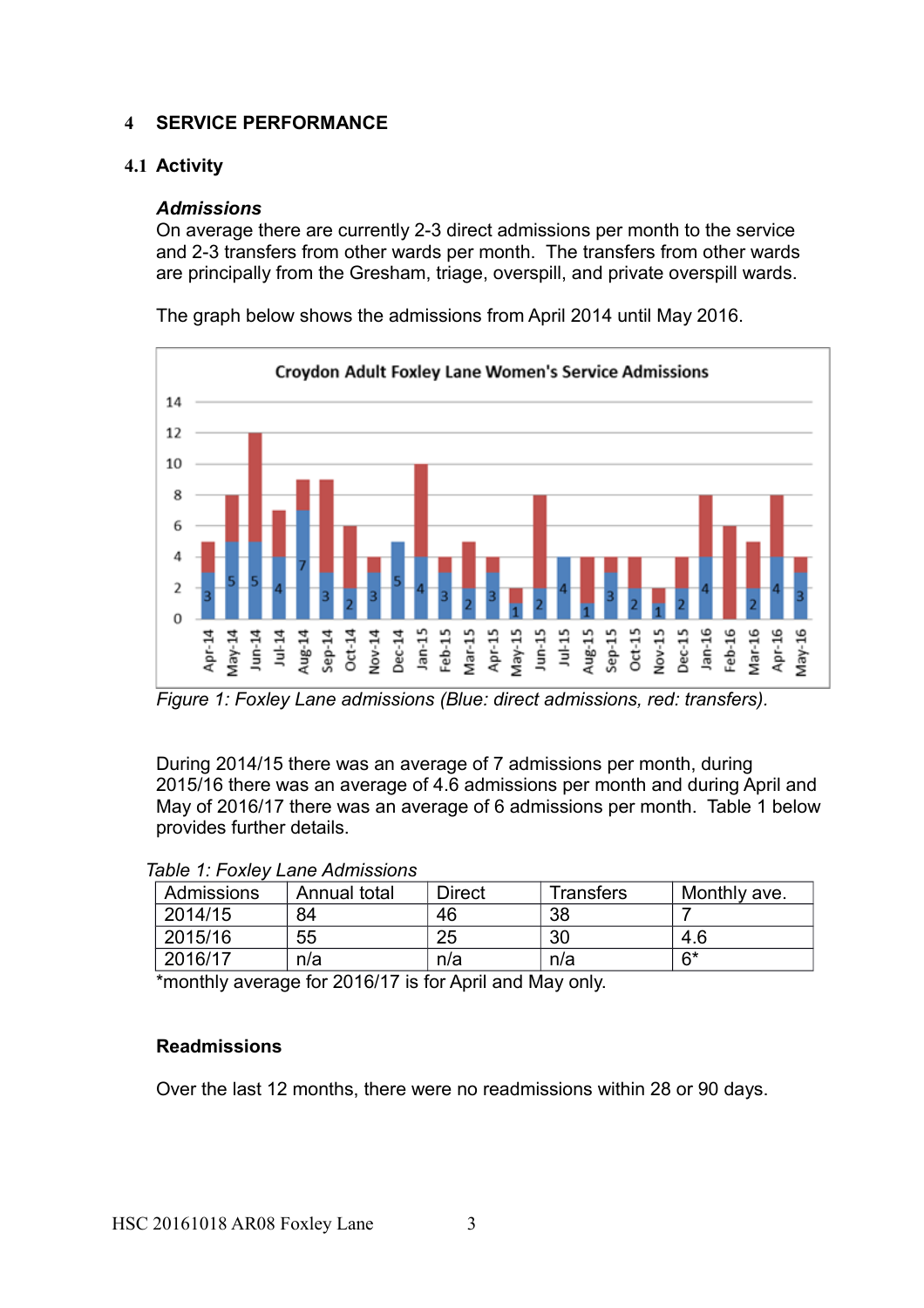HSC 20161018 AR08 Foxley Lane 4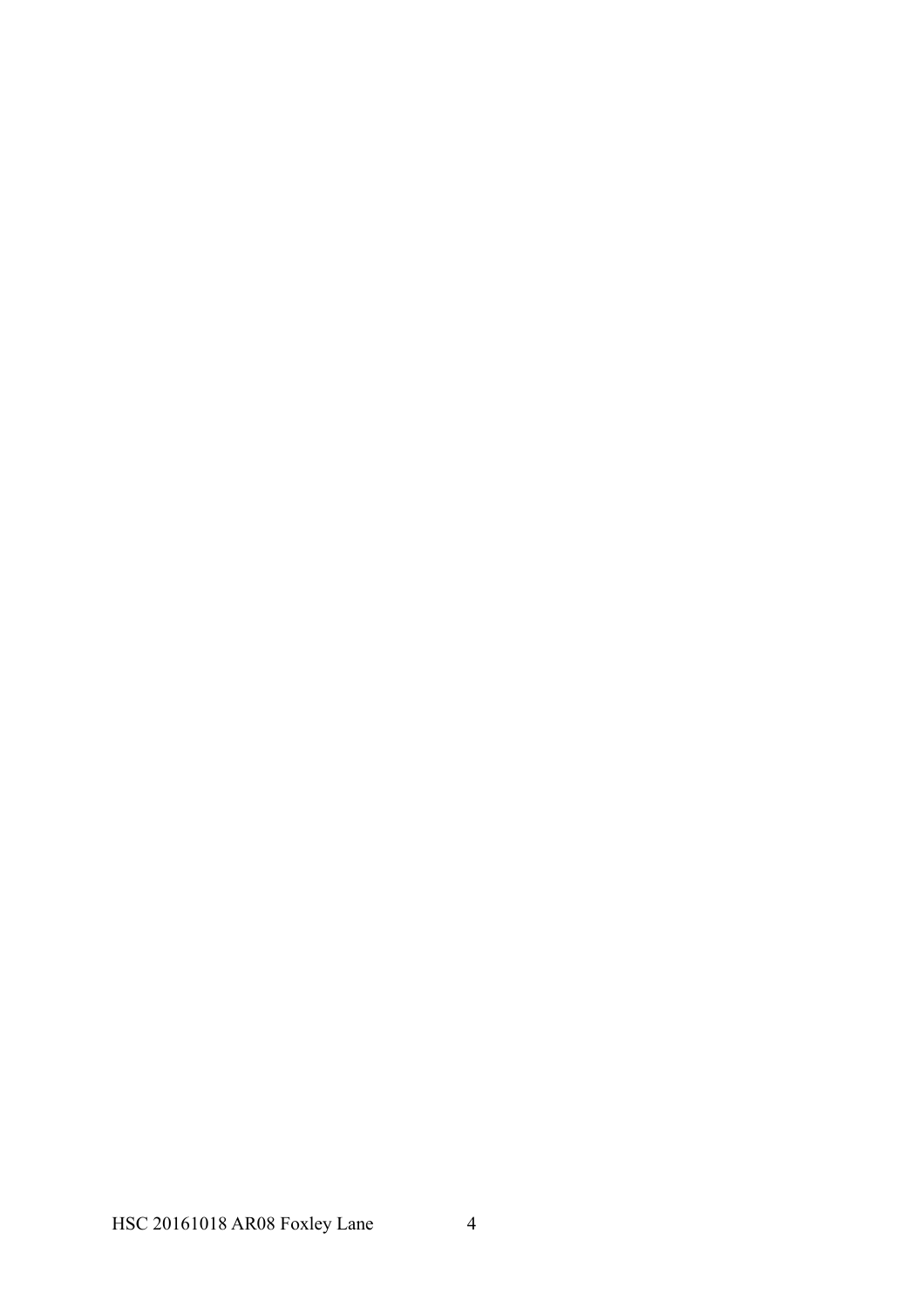## **Bed Occupancy Levels**

Over the last 12 months, the bed occupancy level averaged at 90% excluding leave (94% including leave)<sup>[3](#page-4-0)</sup>. The bed occupancy level of the unit is currently (June 2016) 95% excluding leave (99% including leave)<sup>[4](#page-4-1)</sup>. An average bed occupancy rate of 85% (excluding leave) is considered optimal by the Royal College of Psychiatrists.<sup>[5](#page-4-2)</sup>

# **Length of stay**

The average length of stay for direct admissions (who also complete their stay) at Foxley Lane is 35.9 days and total average length of stay for those transferred into and then discharged from Foxley Lane is 42 days. The average length of stay for adult inpatient services in SLaM for 2015/16 was 43 days. For 2016/17 it was 57 days in April and 45 days in May. Given that Foxley lane is female only (normally associated with shorter length of stay) and accepts only informal patients this is substantially higher than might be expected. The increased length of stay for patients transferred from another ward is also concerning. However it is consistent with other evidence that transferring patients between wards during an admission increases length of stay unless for clear clinical need (e.g. PICU admission).

## **Patient experience**

Overall, according to recent (2016) patient experience (PEDIC) survey results, Foxley Lane patients responded very positively regarding the ward and their care.

# **4.2 Diagnoses and Demographics of Foxley Lane patients**

The women who use the service are mainly diagnosed with:

- mood affective disorders e.g. Bipolar (38%)
- schizophrenia, schizotypal and delusional disorders (24%)
- disorders of adult personality and behaviour (21%).

This compares to other inpatient wards (e.g. Gresham 1 female acute) in which the women are mainly diagnosed with Schizophrenia.

<span id="page-4-0"></span><sup>3</sup> Occupied bed days over the last 12 months excluding leave 2,642 and including leave 2748.

<span id="page-4-1"></span><sup>4</sup> Informal patients may have permission to leave the ward for a night or longer to, for example, spend time at home with family as they move towards discharge. Occupied bed days including leave means these nights are counted as occupied. Figures excluding leave mean they only include patients who were physically on the ward (normally calculated at midnight, i.e. patients who were in a bed at midnight on that day).

<span id="page-4-2"></span><sup>5</sup> Royal College of Psychiatrists. *Looking Ahead – Future Development of UK MentalHealth Services: Recommendations from a Royal College of Psychiatrists' Enquiry* (Occasional Paper OP75). Royal College of Psychiatrists, 2010.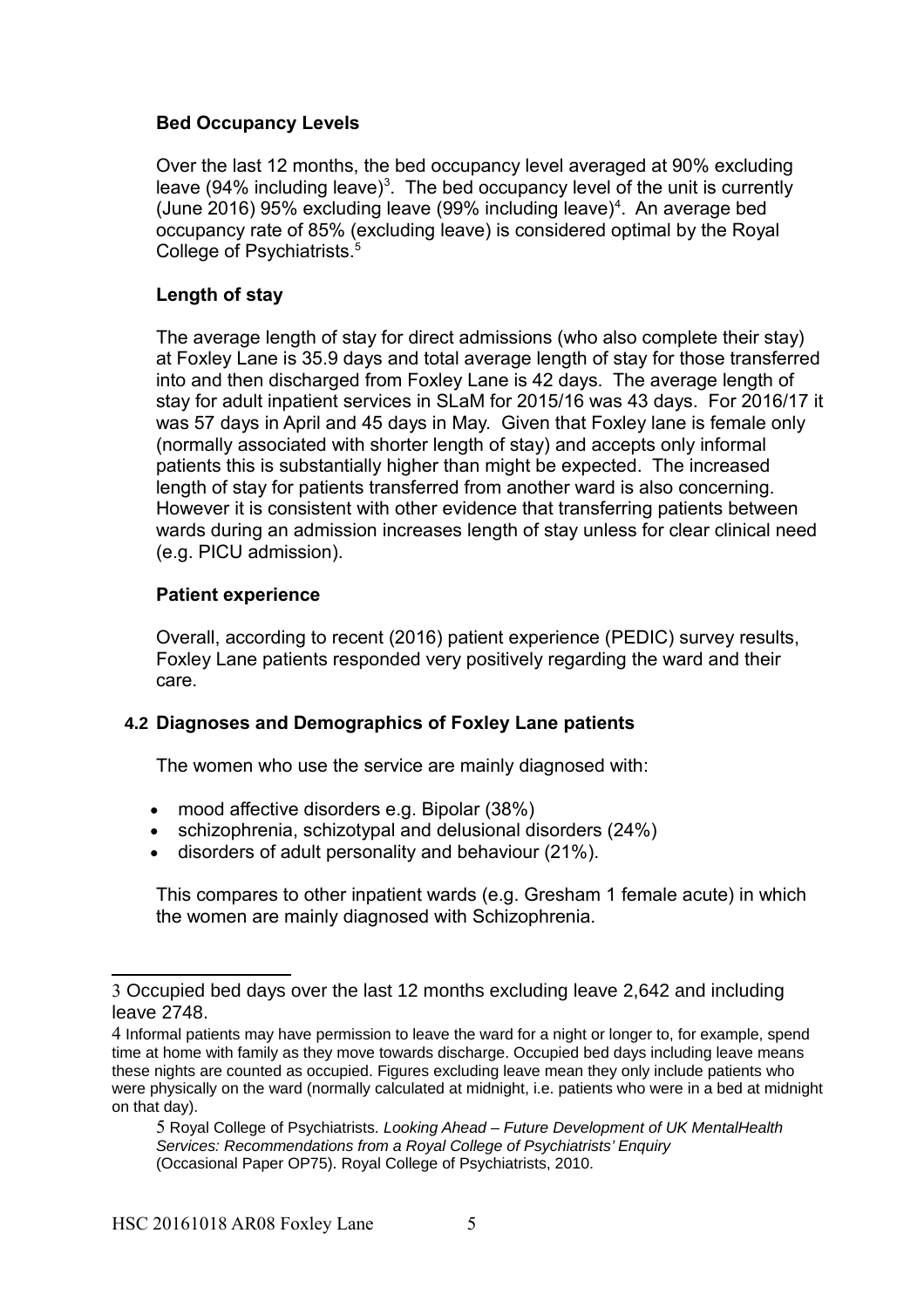The service is used by women from a broad range of ethnicities. The largest group using the service is White British (54%). The table illustrates ethnicity in more detail.

|                             | <b>Numbe</b> | <b>Percen</b> |
|-----------------------------|--------------|---------------|
| <b>Ethnicity</b>            | r            |               |
| <b>Asian Other</b>          | 5            | 3%            |
| <b>Black African</b>        | 10           | 6%            |
| <b>Black Caribbean</b>      | 6            | 4%            |
| <b>Black Other</b>          | 19           | 12%           |
| Chinese                     | 1            | 1%            |
| Indian/British Indian       | 3            | 2%            |
| <b>Mixed Other</b>          | 4            | 3%            |
| <b>Other Ethnic Groups</b>  | 3            | 2%            |
| Pakistani/British Pakistani | 7            | 4%            |
| White & Asian               | 1            | 1%            |
| White & Black Caribbean     | 1            | 1%            |
| <b>White British</b>        | 85           | 54%           |
| White Irish                 | 3            | 2%            |
| <b>White Other</b>          | 10           | 6%            |
| <b>Grand Total</b>          | 158          | 100%          |

The service is used by women from a wide age range (16-75 years). The biggest age group using the service are aged 45-55 years (34%). Over 75% are aged 25-65 years. The graph below illustrates the age range in more detail.

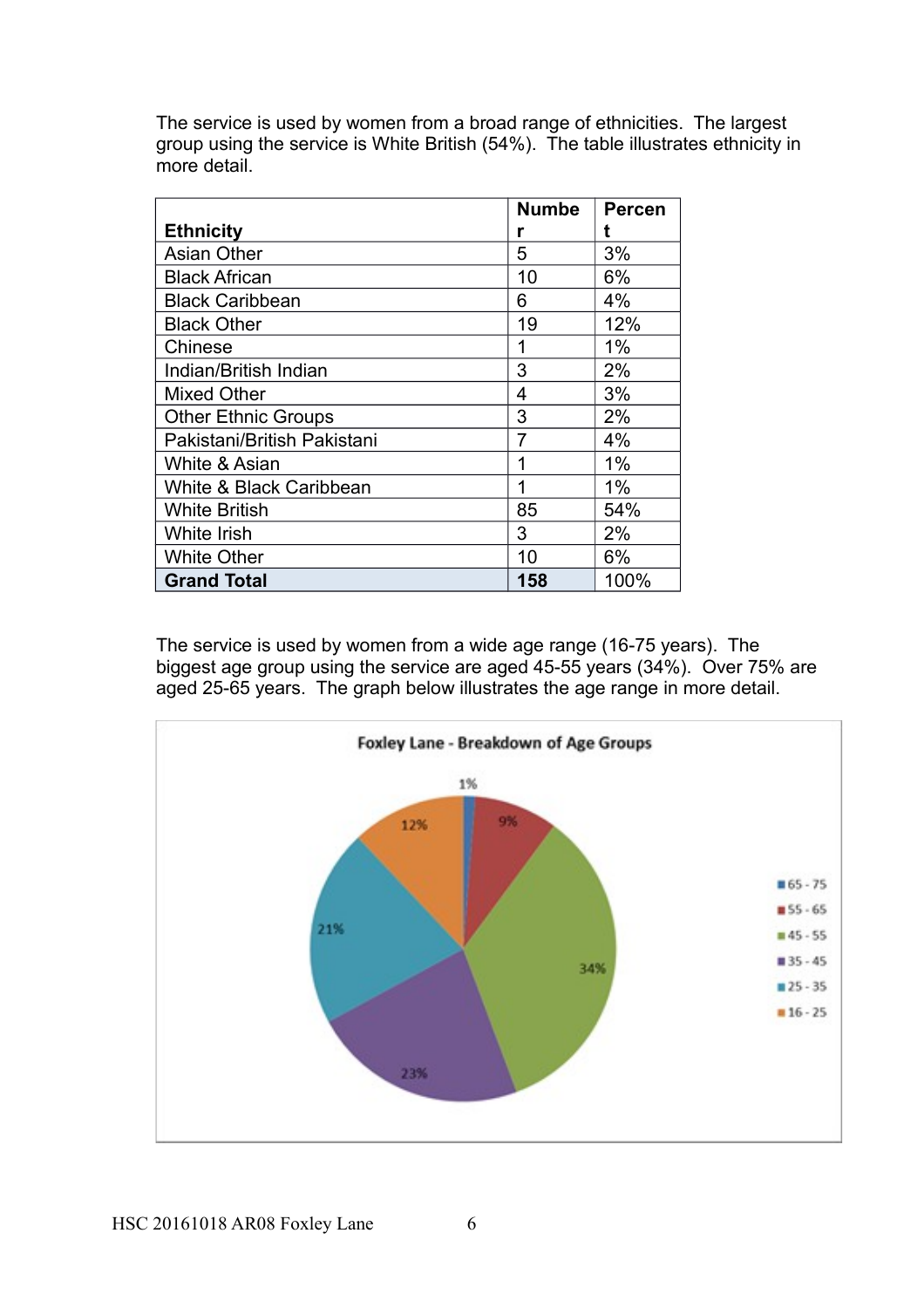# **4.3 Staffing**

The unit has 18 staff (13.3 WTE) and a part time ward manager. There is also a visiting consultant. Further staff information is provided in the table below.

| <b>Band</b>                       | <b>WTE</b> |
|-----------------------------------|------------|
| <b>Band 2 Unqualified Nursing</b> | 4.76       |
| <b>Band 3 Unqualified Nursing</b> | 1.00       |
| <b>Band 3 Administration</b>      | 0.70       |
| <b>Band 5 Qualified Nursing</b>   | 3.08       |
| <b>Band 6 Qualified Nursing</b>   | 3.20       |
| <b>Band 7 Qualified Nursing</b>   | 0.60       |
| <b>Total</b>                      | 13.34      |

*Note: This excludes medical staffing*

The lower staff grades in this unit and the informal nature of the admissions demonstrate the lower level of need compared to the staffing in the main acute wards.

SLaM would expect to be able to accommodate most Foxley Lane staff within current vacancies in the Acute Clinical Academic Group (CAG). It may be difficult to accommodate the high number of Foxley Lane staff working part time. SLaM would follow the job protection policy throughout.

# **5 PROPOSAL**

- **5.1** Foxley Lane is no longer able to function as it was initially developed. The data presented demonstrate it is unable to focus on management of crisis admissions and its length of stay is significantly longer than other acute female wards.
- **5.2** A number of interventions have been developed over the past 6 years that would expect to provide high quality care for this client group. These include the introduction of a new enhanced home treatment service. Home Treatment is available to both men and women of all ages and the access criteria is based on acuity and ability to be treated at home. A proportion of the client group currently admitted to Foley Lane could, it is believed, have their care managed at home by a range of community based services including the expanded and developed Home Treatment Team.
- **5.3** New models of inpatient care are also better able to manage crisis admissions. Although much of the learning for these developments have come from triage wards there is consistent data that such an approach can be equally successfully used on acute wards for example in Southwark. It is a way of working and not a specific ward type that is important. The learning from triage wards (that regular review and care reduce length of stay for brief crisis admission, and that transfers of care between wards without a clear clinical imperative inevitably increase length of stay) can provide an alternative model of care for those patients who cannot be safely managed at home for brief periods.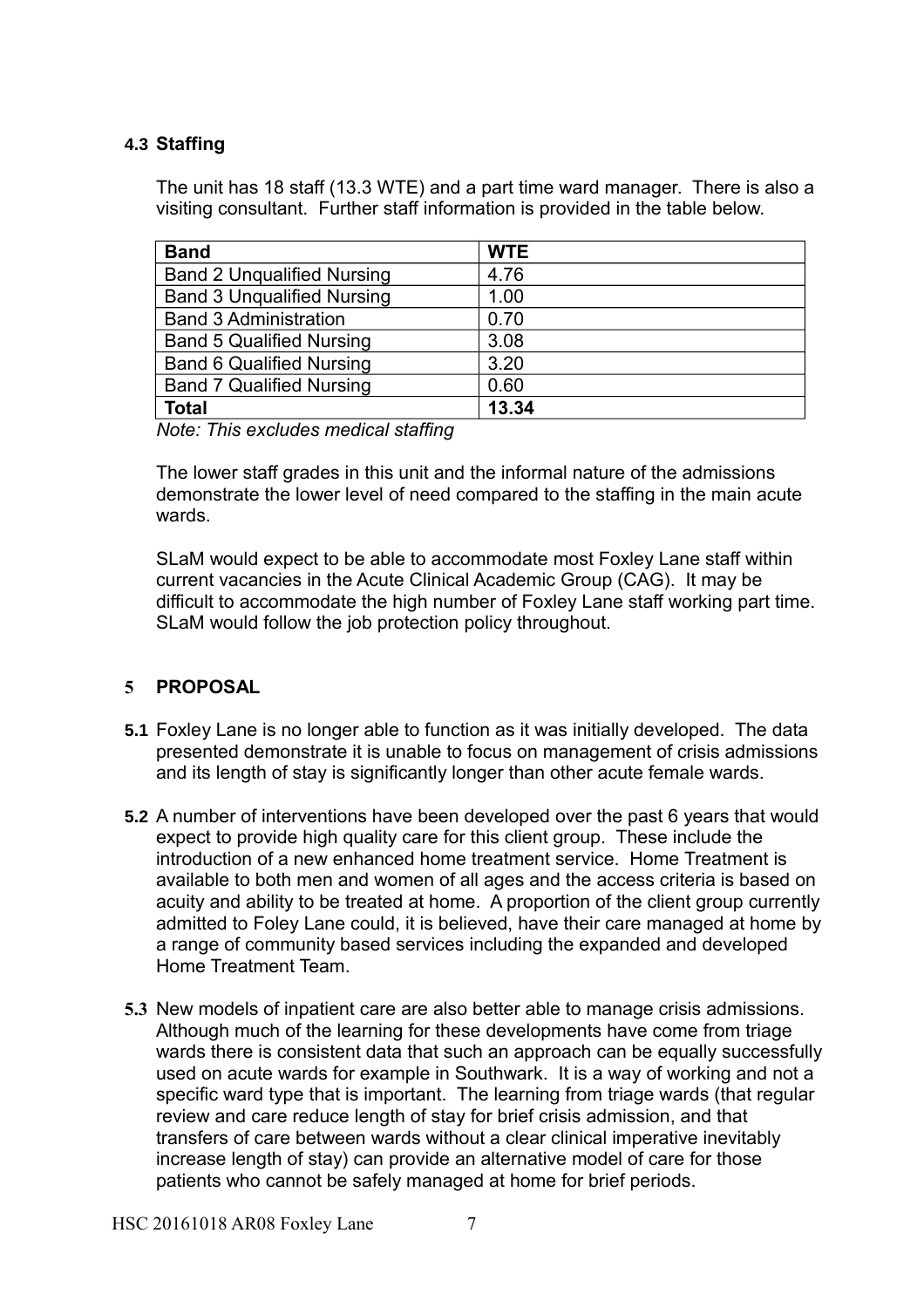- **5.4** Finally, it is recognised that admissions need to be managed as a system to ensure close working between inpatient and community staff. The acute Care CAG is introducing a new senior management role (Borough Head of Pathway) who will work to ensure the system is operating effectively. Experience within LSL is that inpatient bed management is much easier to achieve if admissions beds are concentrated on a single site. Foxley Lane contributes to the situation currently in Croydon whereby admission beds are dispersed through SLAM and in private overspill.
- **5.5** Croydon operates a similar model of adult acute care to the other boroughs in which SLAM works. There are however, differences in resourcing reflected in provision for non-crisis community services in the four boroughs. It is expected that the changes discussed above will reduce the need for private overspill bed use. Croydon currently is impeded in operational delivery by its relatively low number of inpatient beds on the Bethlem site. The Acute CAG is currently exploring how this may be rectified. There is widespread acceptance that inpatient care should be provided as close to home as possible and for as short a time as needed. Implementing more robust crisis community services is expected to help deliver this.
- **5.6** Croydon Home Treatment Team (HTT) is a multi-disciplinary team consisting of both health and social Care staff and provides support for people who are experiencing a crisis and can be supported at home. The HTT operates 7 days a week from 8am until 10pm and provides a rapid response following referral. It provides intensive support in the early stages of a crisis, including social care interventions and actively involves the service user, family and carers.
- **5.7** The HTT provides a community based treatment service in the community as an alternative to treatment in hospital and the average length of treatment is around 21-28 days. See Appendix 1 for the full HTT service specification.
- **5.8** There are also Promoting Recovery and MAP treatment services for known service users alongside a range of services for women with personality difficulties (e.g. Touchstone Personality Disorder Service), whilst East and West Assessment and Liaison community services assess people who are new to services. The Borough head of pathway will work with medical leads to ensure active collaboration between these community services and inpatients wards.
- **5.9** The existing team structures, in particular HTT, are more robust now than when Foxley Lane initially opened and therefore the proposal is to provide better community-based care for the current service users. Croydon HTT currently has 33 WTE staff. Post October the 1<sup>st</sup> 2016 this will change to 31.8 WTE staff locally with the remaining 1.2 WTE staff going into the central hub (Acute Referral Centre) of 11.5 WTE staff, which will create the 24 hour triage function. The triage function replaces the need for referral forms to be completed. This triage function is expected to release more time for face to face assessments and thus avoid instances where the service is only accepting urgent and emergency admissions. This is expected to further enhance the AMH model principles of supporting care in the community.

HSC 20161018 AR08 Foxley Lane 8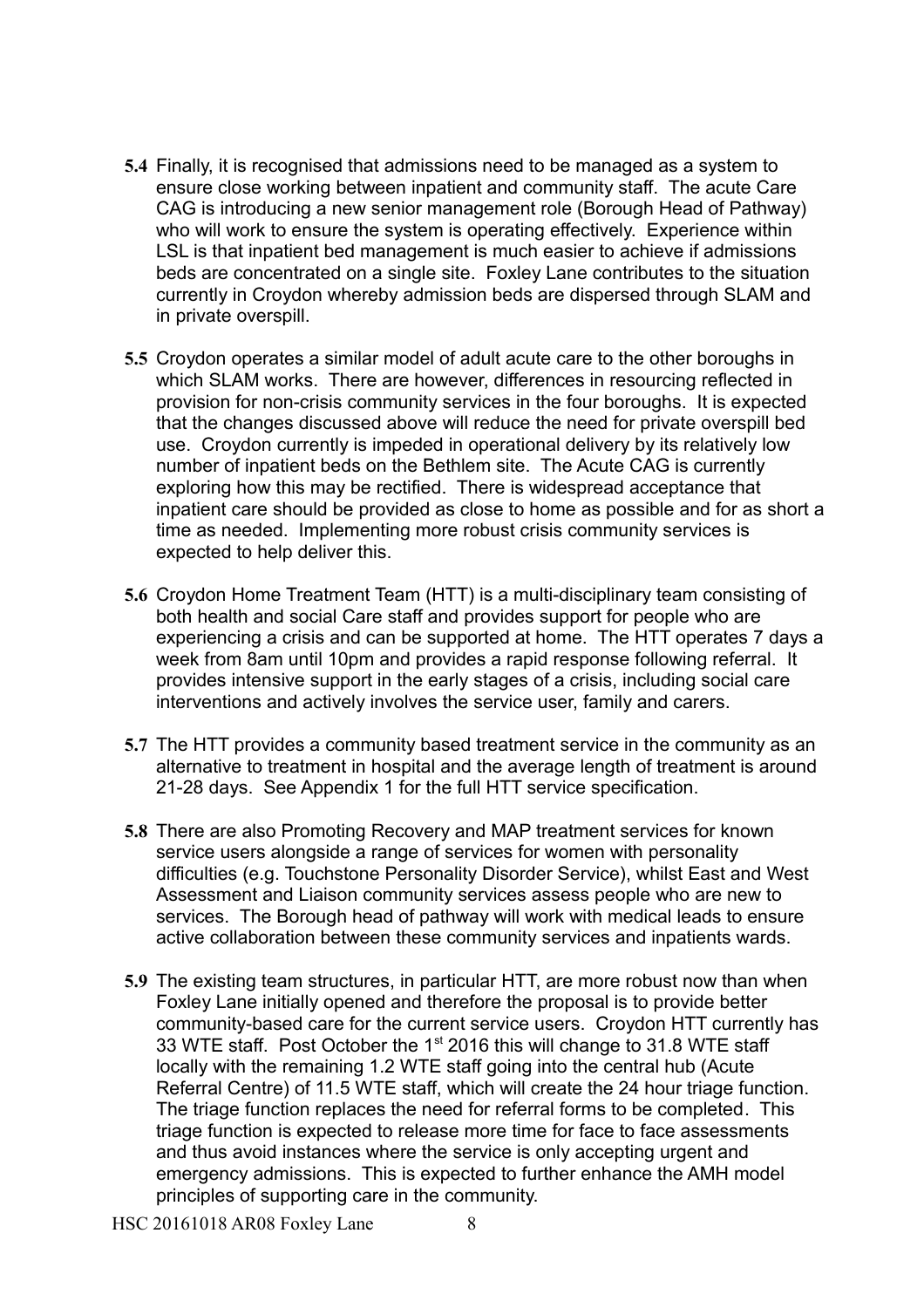- **5.10** The HTT has also developed a strategy with colleagues in community personality disorder services to strengthen the pathway at the point of crisis for this cohort of users. Specifically under development was the notion of joint assessments and 'up skilling' of HTT staff to enable greater management of patients whose presentations are often complex and with greater risk to self. This process is now embedded as standard practice in the team. Croydon HTT has recently gained Home Treatment Accreditation (HTAS) to up skill the staff team.
- **5.11** Personality disorder training is seen as the next step in what will be ongoing development for staff. The Personality disorder training assessment upskilling of HTT staff will take place in September.
- **5.12** The HTT currently operates from 8am until 10pm. From the 1<sup>st</sup> of October, the service will offer 24 hour gatekeeping. This will enable the service to ensure the least restrictive option of treatment is offered to patients presenting in crisis.
- **5.13** The HTT is expected to be fully expanded and developed by October.
- **5.14** The HTT will be providing a fully NICE compliant service once the development is completed in October.
- **5.15** In addition, there will be communication with existing MAP, Promoting Recovery and Primary Care community services to ensure least restrictive care provision as appropriate.
- **5.16** The majority of the (Foxley Lane) cohort of patients is expected to benefit from having a greater proportion of their acute crisis managed in their home and local community. Appropriate arrangements will also need to be made for the cohort of patients who are homeless and or require specialist placements.
- **5.17** In summary, the benefits of the clinical case for change is an enhanced current pathway for female service users in Croydon, avoiding a lengthy inpatient admission and better outcomes for the service and the patient. Patients will have 24/7 access to home treatment which provides care in the least restrictive environment, has enhanced clinical outcomes and shorter acute episodes.

# **6 FINANCIAL IMPLICATIONS**

Savings expected to be achieved for the CCG based on the proposal to close Foxley Lane by redeploying the current staff are outlined in the table below. There are currently no savings allocated from the estate.

| <b>Savings</b>       | 2016/17                                                           | 2017/18 |
|----------------------|-------------------------------------------------------------------|---------|
| Staffing             | £138k (to be validated by<br>SLaM and subject to<br>closure date) | 576k    |
| <b>Total savings</b> | £138k (to be validated by                                         | 576k    |

# *Table 2: Savings*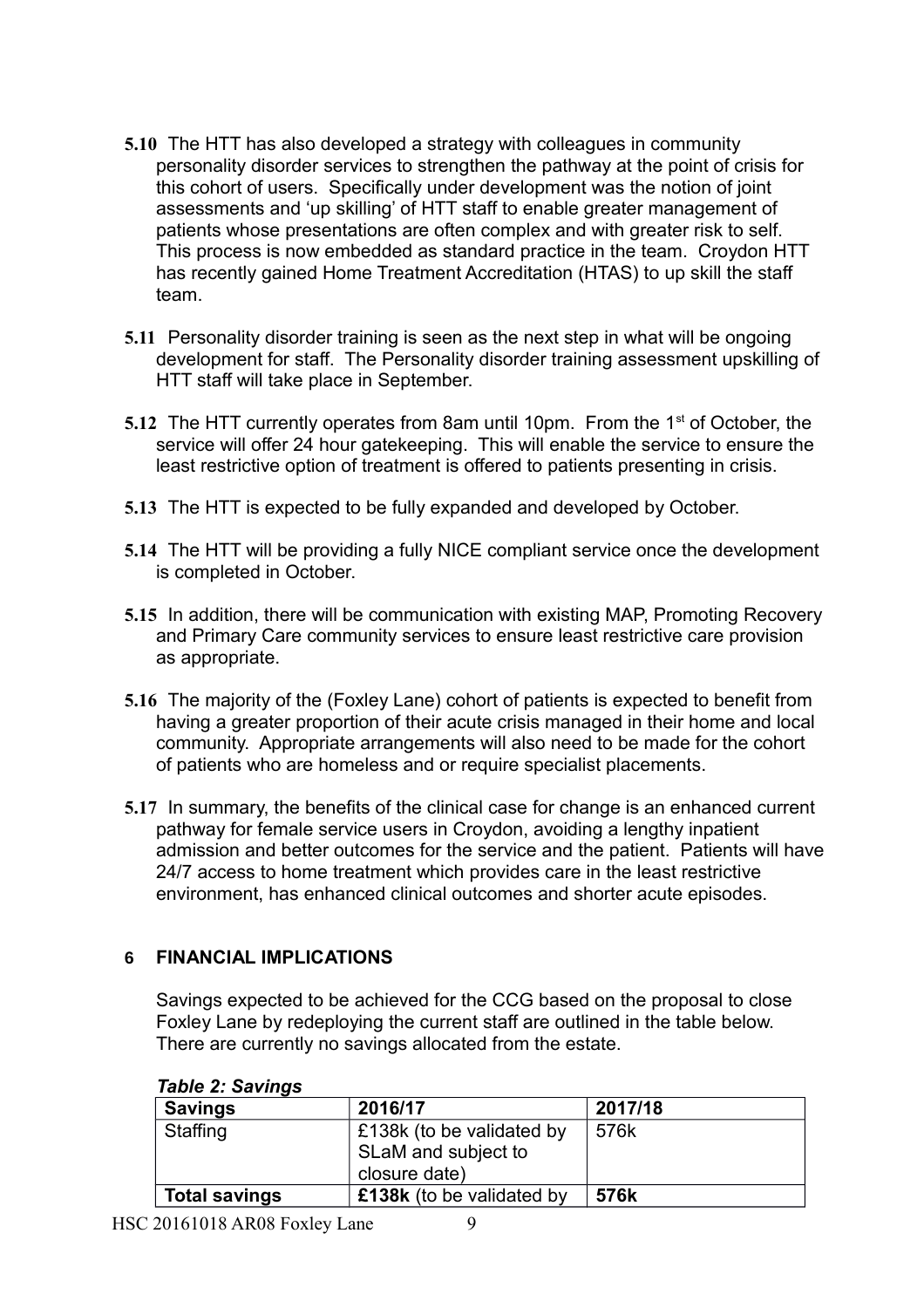| SLaM and subject to |  |
|---------------------|--|
| closure date)       |  |

The cost of a bed in Foxley Lane is £295 per OBD compared to an Acute OBD price of £342. The average length of stay for Foxley Lane is 36 days for direct admissions (£10,620) and 42 days for patients transferred in to the service (£12,390). The episode price for Home Treatment Team is £2,431.

# **7 POTENTIAL RISK**

**7.1** Potential risks have been outlined as follows with mitigations:

| <b>Potential Risk</b>                                                                                                                                                                                                                                                                                                                                                                                      | <b>Mitigation</b>                                                                                                                                                                                                                                                                                                                  |
|------------------------------------------------------------------------------------------------------------------------------------------------------------------------------------------------------------------------------------------------------------------------------------------------------------------------------------------------------------------------------------------------------------|------------------------------------------------------------------------------------------------------------------------------------------------------------------------------------------------------------------------------------------------------------------------------------------------------------------------------------|
| Patient Safety: None identified -                                                                                                                                                                                                                                                                                                                                                                          | n/a                                                                                                                                                                                                                                                                                                                                |
| patients will continue to be cared for in                                                                                                                                                                                                                                                                                                                                                                  |                                                                                                                                                                                                                                                                                                                                    |
| the least restrictive safest environment.                                                                                                                                                                                                                                                                                                                                                                  |                                                                                                                                                                                                                                                                                                                                    |
| <b>Clinical Effectiveness: Potential for</b><br>some patients to be admitted to an<br>acute overspill bed. This will have an<br>impact on Clinical Effectiveness for that<br>individual if compared to admission to<br>Foxley Lane.                                                                                                                                                                        | Develop and strengthen the Home<br>Treatment Team (HTT) and provide<br>care in the local community as a model<br>of best practice.<br>In addition, there will be<br>communication with existing MAP,<br>Promoting Recovery and Primary Care<br>community services to ensure least<br>restrictive care provision as<br>appropriate. |
| Patient experience will be impacted if<br>the individual needs care and<br>treatment away from their support<br>network and family.                                                                                                                                                                                                                                                                        | Undertake patient engagement to<br>understand the benefits of this service.                                                                                                                                                                                                                                                        |
| Risk of the reduction in beds impacting<br>the remaining Croydon acute wards<br>(e.g. Triage, Gresham 1 and Gresham<br>2) i.e. increased length of stays and<br>bed occupancy levels. This could also<br>potentially affect private overspill<br>figures. More specifically there is likely<br>to be an issue with a large cohort of<br>patients who are homeless and or<br>require specialist placements. | Develop and strengthen the Home<br>Treatment Team (HTT) to manage<br>patients in the community effectively as<br>described above.                                                                                                                                                                                                  |
| Risk of savings not being achieved due<br>to cost of patients remaining fully or                                                                                                                                                                                                                                                                                                                           | Other mental health savings schemes<br>proposed to cover any potential gap in                                                                                                                                                                                                                                                      |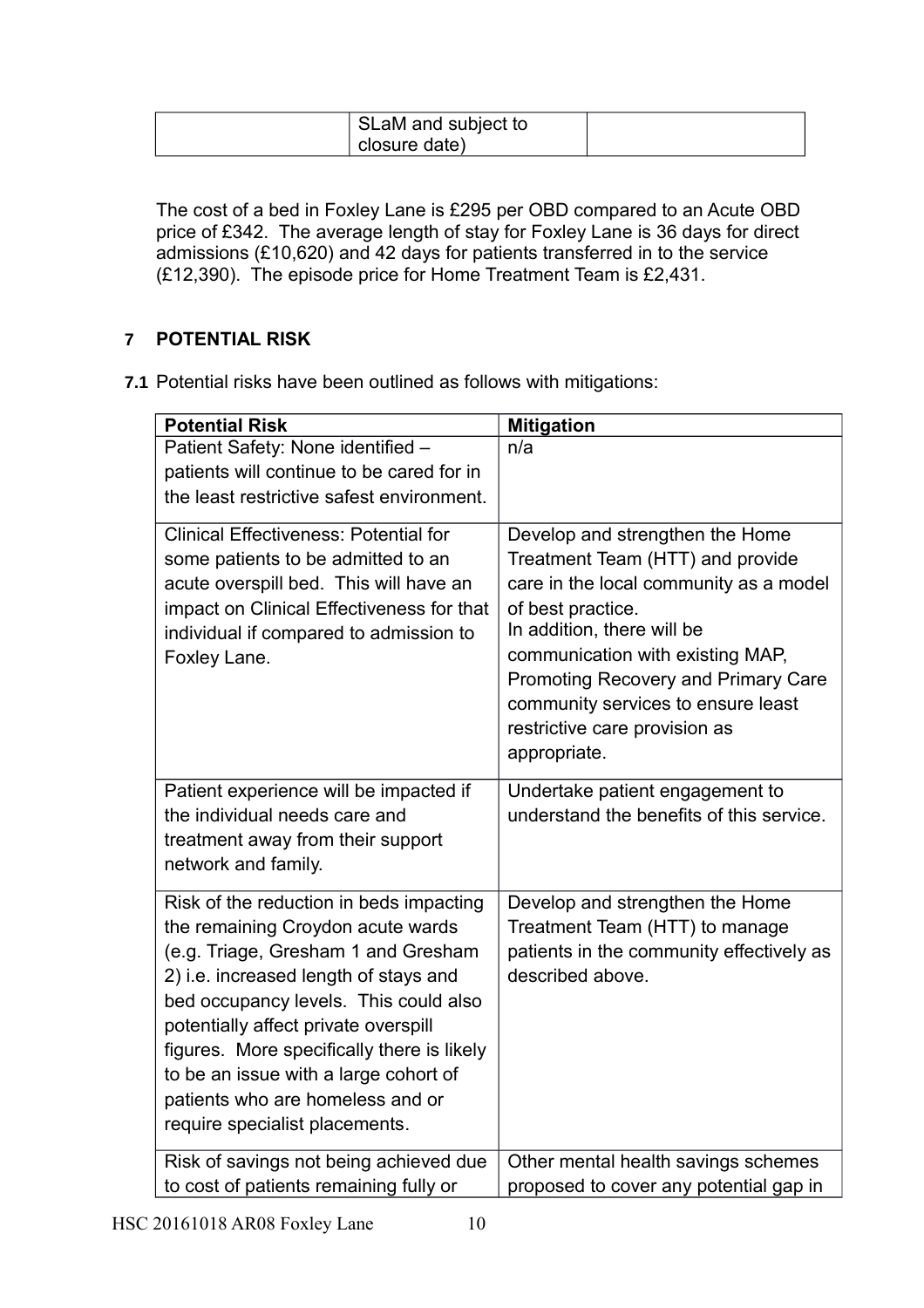| <b>Potential Risk</b>                                                                                                                         | <b>Mitigation</b>                                                                         |
|-----------------------------------------------------------------------------------------------------------------------------------------------|-------------------------------------------------------------------------------------------|
| partially within the inpatient system<br>(OBDs) (e.g. if assessment and liaison<br>service assessed them as requiring<br>inpatient services). | savings.                                                                                  |
| Risk of slippage in achieving savings<br>due to potential extent of consultation<br>required.                                                 | Other mental health savings schemes<br>proposed to cover any potential gap in<br>savings. |
| Risk of strain on other pathways due to<br>disinvestment in those services e.g.<br>Sun and Touchstone, Promoting<br>Recovery Team etc.        | CCG and SLaM will monitor and<br>respond accordingly.                                     |
| Risk of strain on Home Treatment<br>Team (HTT).                                                                                               | The CCG and SLaM will monitor any<br>impact accordingly.                                  |

# **8 CONCLUSION AND RECOMMENDATION**

- **8.1** Based on the case presented in this report it is recommended that Foxley Lane is decommissioned and that the service is provided as outlined as part of a community based model of care which has been designed to optimise outcomes and value for money.
- **8.2** The community model will promote equity of access, in that care will be delivered as close to where patients live as possible as well as ensuring equity of outcome for men as well as women.
- **8.3** Extensive engagement took place across partners and stakeholders including patients and public in the development of the Integrated Mental Health Strategy and the proposed models of care in the community. This has continued with the steering groups overseeing the implementation of the model.
- **8.4** Given this, it is proposed that engagement for this proposal is undertaken over an eight week period, which will include community meetings, key stakeholders, information and survey, work with key interested groups and users.
- **8.5** The use of the building itself will be considered as a part of the review of estates that is currently underway within SLaM in support of providing high quality services from high quality estates within Croydon.
- **8.6** The Overview and Scrutiny Committee is asked:
	- To note that the CCG will proceed with engagement around the closure of the Foxley Lane Unit.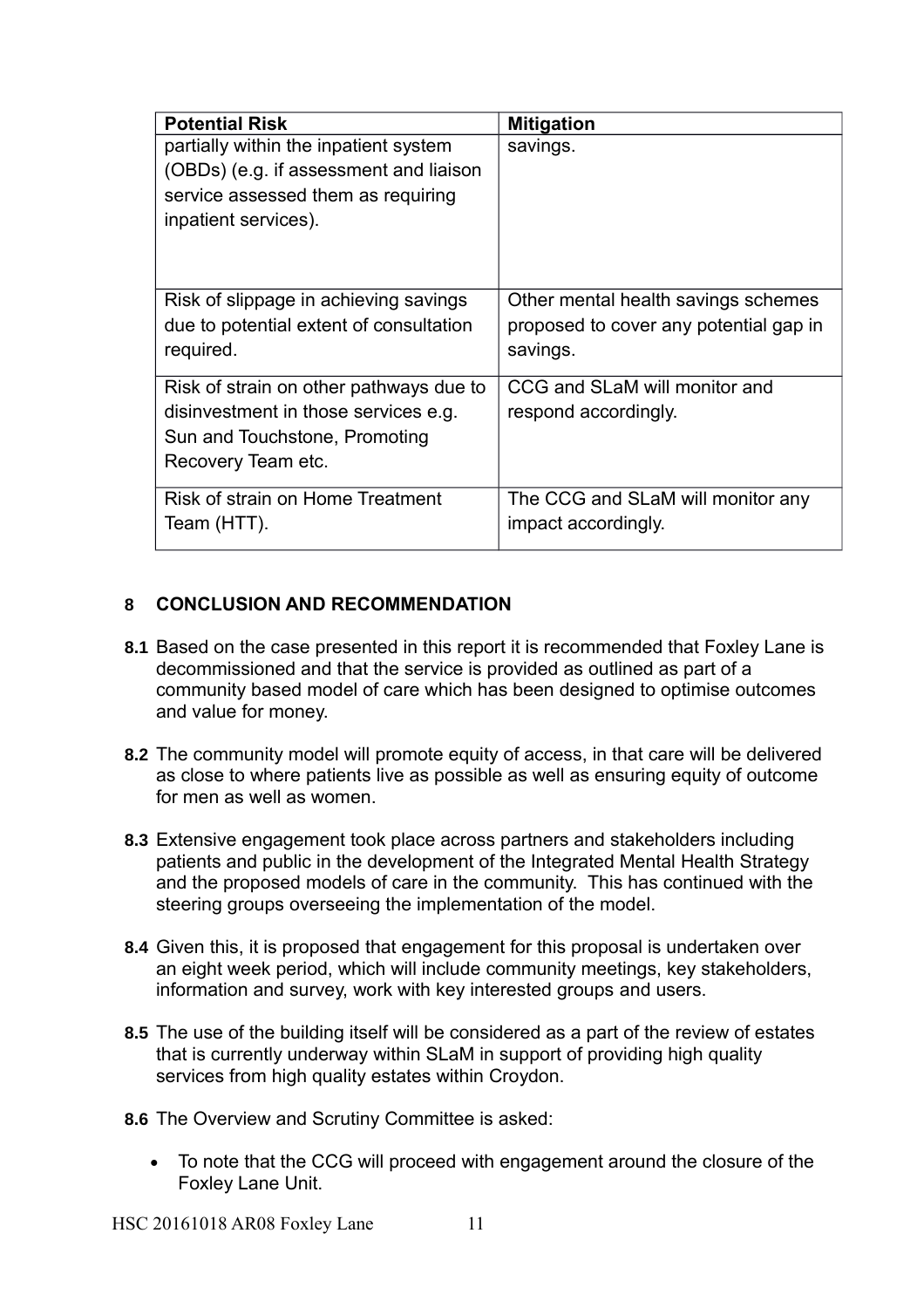- To discuss and comment on any areas of concern and/or any further information required.
- To note the enagagement plan attached at Appendix B

# **9 EQUALITIES IMPACT**

An Equalities Impact Assessment was undertaken as part of the development of the Integrated Mental Health Strategy. A specific equality impact assessment will be undertaken in relation to the segment of the population using Foxley Lane.

## **10 ENVIRONMENTAL IMPACT**

Not Applicable.

**Contact Officer:** Paula Swann

Chief Officer, CCG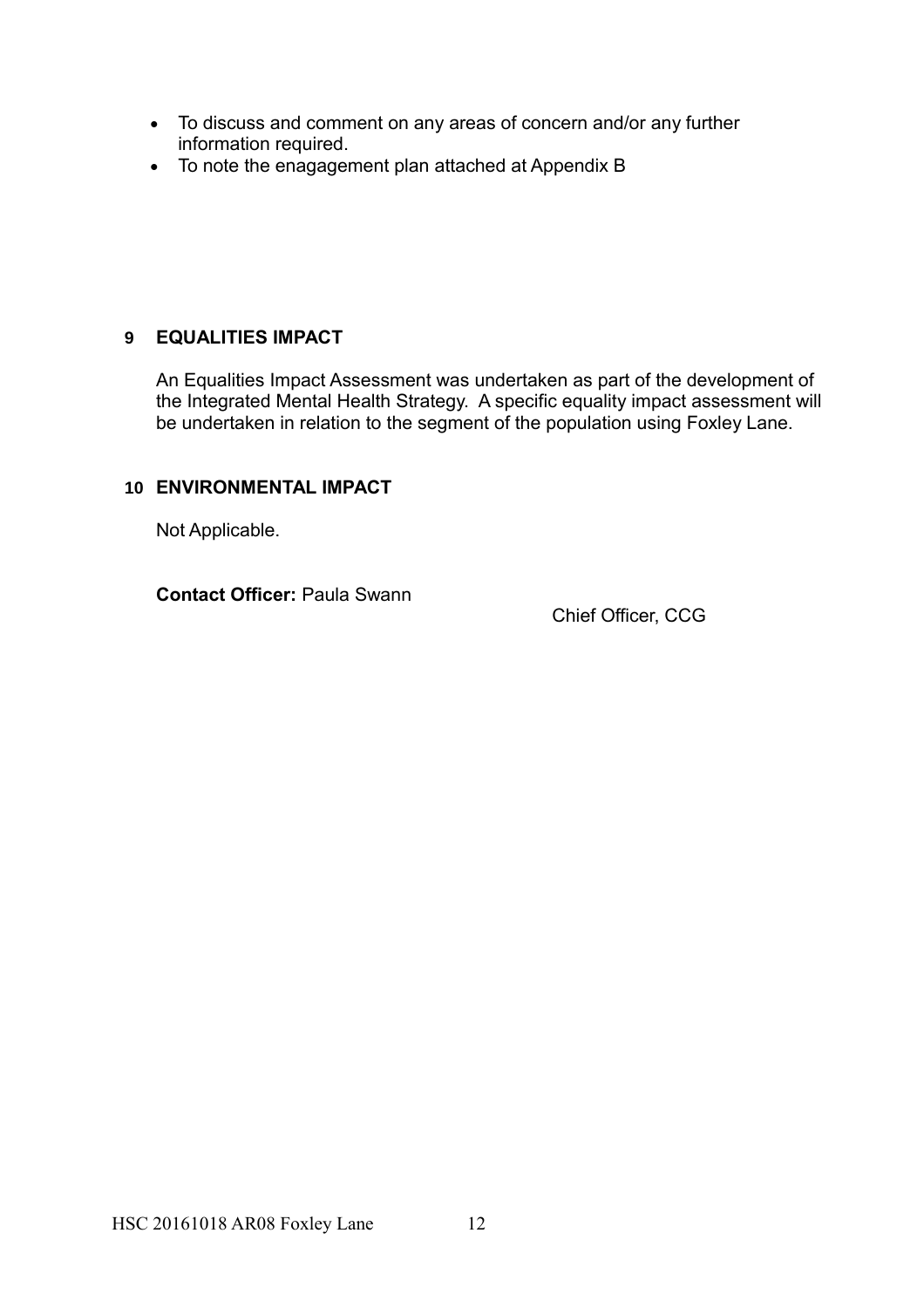# **Appendix 1** – Home Treatment Team 2015-16 Service Specification

## **SCHEDULE 2 – THE SERVICES**

#### A. **Service Specifications**

| Service Specification No. |                                                |
|---------------------------|------------------------------------------------|
| <b>Service</b>            | Adult Mental Health (AMH) - Home Treatment     |
| <b>Commissioner Lead</b>  | NHS Croydon (CCG) and NHS Southwark (CCG)      |
| <b>Provider Lead</b>      | South London and Maudsley NHS Foundation Trust |
|                           | (SLaM)                                         |
| <b>Period</b>             | 2015-2016                                      |
| <b>Date of Review</b>     | 19 February 2015                               |

#### **1. Population Needs**

## 1.1 **National/local context and evidence base**

National Context

"No Health without Mental Health", is the Department of Health's National Strategy for delivering mental health outcomes for people of all ages, including children and adolescents, adults of working age and older adults.

The following six shared objectives were set:

- 1. More people will have good mental health
- 2. More people with mental health problems will recover
- 3. More people with mental health problems will have good physical health
- 4. More people will have a positive experience of care and support
- 5. Fewer people will suffer avoidable harm
- 6. Fewer people will experience stigma and discrimination

It is estimated that nationally, at least 1 in 4 people will experience a mental health problem at some point in their life and 1 in 6 adults has a mental health problem at any one time. People with severe mental illnesses die on average 20 years earlier than the general population. Having mental health problems can be distressing to individuals, their families, friends and carers, and affects their local communities. It may also impact on all areas of people's lives. People with mental health problems often have fewer qualifications, find it harder to both obtain and stay in work, have lower incomes, are more likely to be homeless or insecurely housed, and are more likely to live in areas of high social deprivation. Southwark and Croydon Context

A Home Treatment Team (HTT) is responsive to the needs of patients known to adult mental health teams. The service is provided in peoples' homes and offers an alternative to inpatient care. Research conducted in the UK indicates that the majority of patients with serious mental illness who are experiencing acute difficulties and their carers prefer community-based treatment as an alternative to hospital admission.

The Home Treatment service is a multi- disciplinary team providing a community based treatment service in the community as an alternative to treatment in hospital. The team gate keeps admissions into the boroughs inpatient services. The team works closely with inpatient services to facilitate an early discharge as soon as possible. The team assess in a variety of locations including the persons' home, A+E and CMHTs. The average length of treatment is around 21-28 days. The service offers a wide range of interventions based on the needs of each individual client and actively seeks the involvement of carers and other professionals involved in the persons care.

The service will adhere to the following principles of care:

- 7 days a week service 8am-10pm
- Rapid response following referral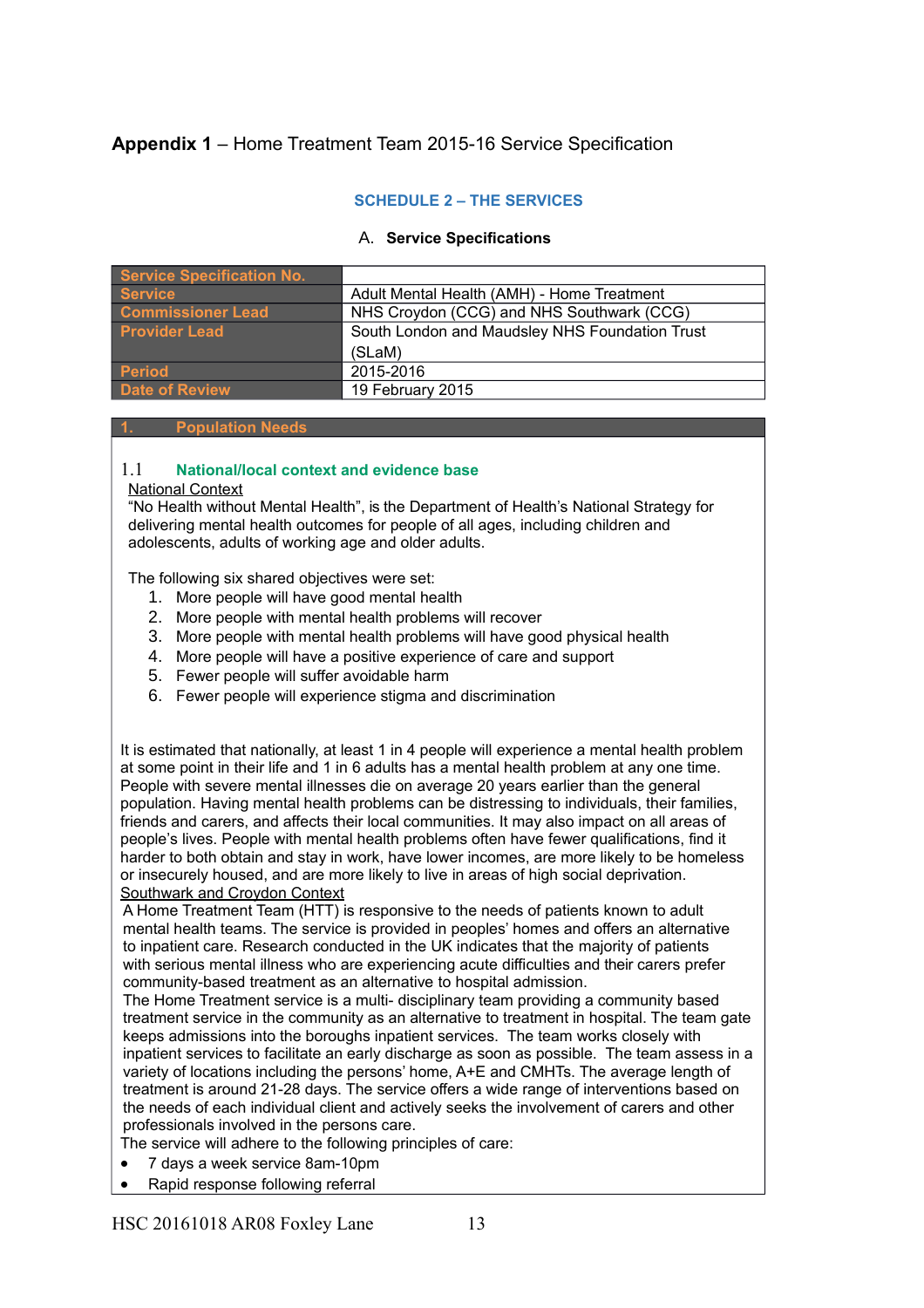- Intensive intervention and support in the early stages of the crisis, including anynecessary social care interventions
- Active involvement of the service user, family and carers
- Assertive approach to engagement
- Time-limited intervention with sufficient flexibility to respond to differing needs
- Learning from the crisis
- Facilitate early discharge from acute inpatient wards
- Develop collaborative partnership working arrangement with other services to enable credible alternatives to admission.

There has been much written in a policy context which evidences the effectiveness of Home Treatment Teams for working age adults. The main context being the Mental Health Policy Implementation Guide (DH 2001), which builds upon the National Service Framework for Mental Health and the delivery of the NHS Plan (DH 2000), and provides an implementation guide on the development of Crisis Resolution / Home Treatment Teams.

The clinical evidence for Home Treatment Teams is further promoted by the Sainsbury Centre and National Institute of Mental Health in England (NIMHE). This supports and builds upon the policy context and includes:

- Enhanced clinical outcomes
- Shorter acute episodes
- Less use of hospital admissions
- Reduces bed days
- Greater levels of therapeutic cooperation
- Preferred by users and carers
- Targeted and effective use of resources
- Provides care in the least restrictive environment
- Reduces the trauma of admission
- Reduces stigma
- Maintains the social system
- Shift of power
- More family/carer involvement

#### **2. Outcomes**

### **2.1 NHS Outcomes Framework Domains & Indicators**

| Domain 1 | Preventing people from dying prematurely                                                      | v |
|----------|-----------------------------------------------------------------------------------------------|---|
| Domain 2 | Enhancing quality of life for people with long-term<br>conditions                             | v |
| Domain 3 | Helping people to recover from episodes of ill-health or<br>following injury                  | v |
| Domain 4 | Ensuring people have a positive experience of care                                            | v |
| Domain 5 | Treating and caring for people in safe environment and<br>protecting them from avoidable harm | v |

## **2.2 Local defined outcomes**

## **3.1 Aims and objectives of service**

The aim of the Home Treatment Service is to provide a short term community based treatment and care package aimed at facilitating recovery at home for people in crisis who would otherwise require inpatient care.

Objectives of the service are to:

- Be the treatment of choice for mental health crisis.
- Ensure that clients who could be treated outside hospital are.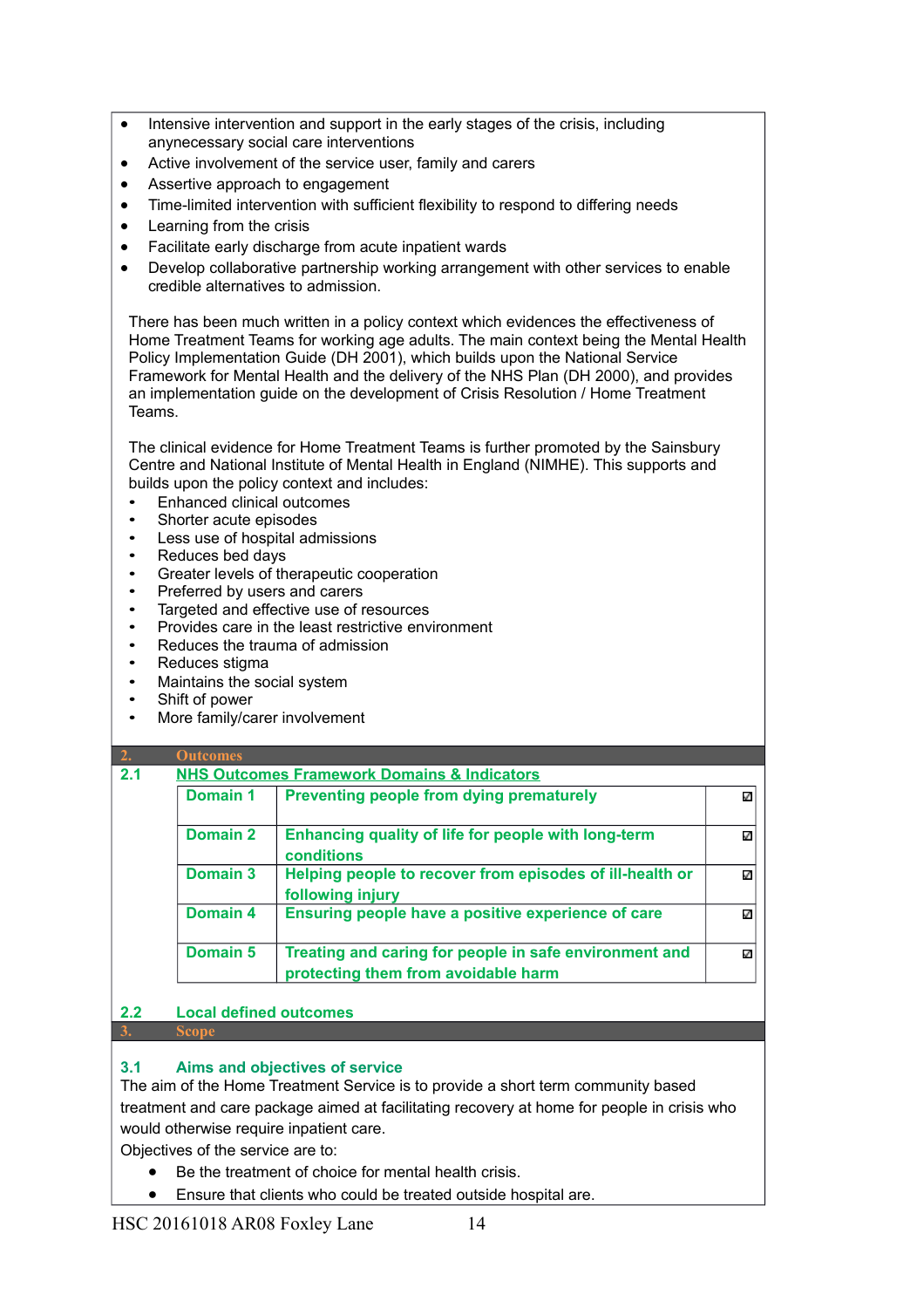- Facilitate early discharge of people receiving inpatient treatment.
- Perform a gate keeping function to control access to adult mental health inpatient beds.

The team consists of both health and social care staff.

**Goals:** Working with each individual service user, the service will:

- Ensure that the crisis in mental state is resolved
- Ensure that the service user has an agreed crisis plan that gives clear arrangements for any future crisis
- Ensure that the service user is referred on to the appropriate healthcare team.

## **3.2 Service description/care pathway**

All referrals to this service must be made by secondary care mental health professionals. Direct referrals are not accepted from primary care or secondary physical health care staff. All referrals must be made in line with agreed protocols.

### **Interventions that may be provided**

The service will provide the following range of interventions. These will be provided to individual clients as clinically appropriate:

- Comprehensive mental state assessment
- Physical health assessment
- Risk Assessment
- Care Planning, including working with the service user's family and carers
- A designated named worker, who will co-ordinate care to an individual patient
- As much support at home as required to treat the service user at home
- Medication
- Medication review
- Clozapine titration
- Assistance with benefits
- Assistance with housing
- Assistance with arranging child care
- Child Risk Assessment
- Ongoing education and support to family and carers
- Education about the crisis and the service user's illness
- Problem solving therapies
- Stress management therapies
- Brief Supportive Counselling
- Interventions aimed at maintaining and improving social networks
- Relapse prevention plans that identify early warning signs that are shared with the relevant primary and secondary care professionals
- Crisis planning, to ensure that the service user and their family/carers are aware of who and how to call for help
- Effective links with Inpatient services
- Joint discharge planning with the service user and their family to ensure that all service users are discharged to an appropriate service at the end of home treatment.

The service operates from 8 am – 10 pm 7 days per week. Outside of these hours, patients in crisis can be assessed for Home Treatment by the PLNs in A&E, who can accept a patient on behalf of Home Treatment teams. All interventions will be offered in line with the CPA policy, and recorded on the Electronic Patient Journey computer system.

#### **Referral processes**

All referrals to this service must be made by secondary care mental health professionals (including PLNs in the Emergency Departments). Direct referrals are not routinely accepted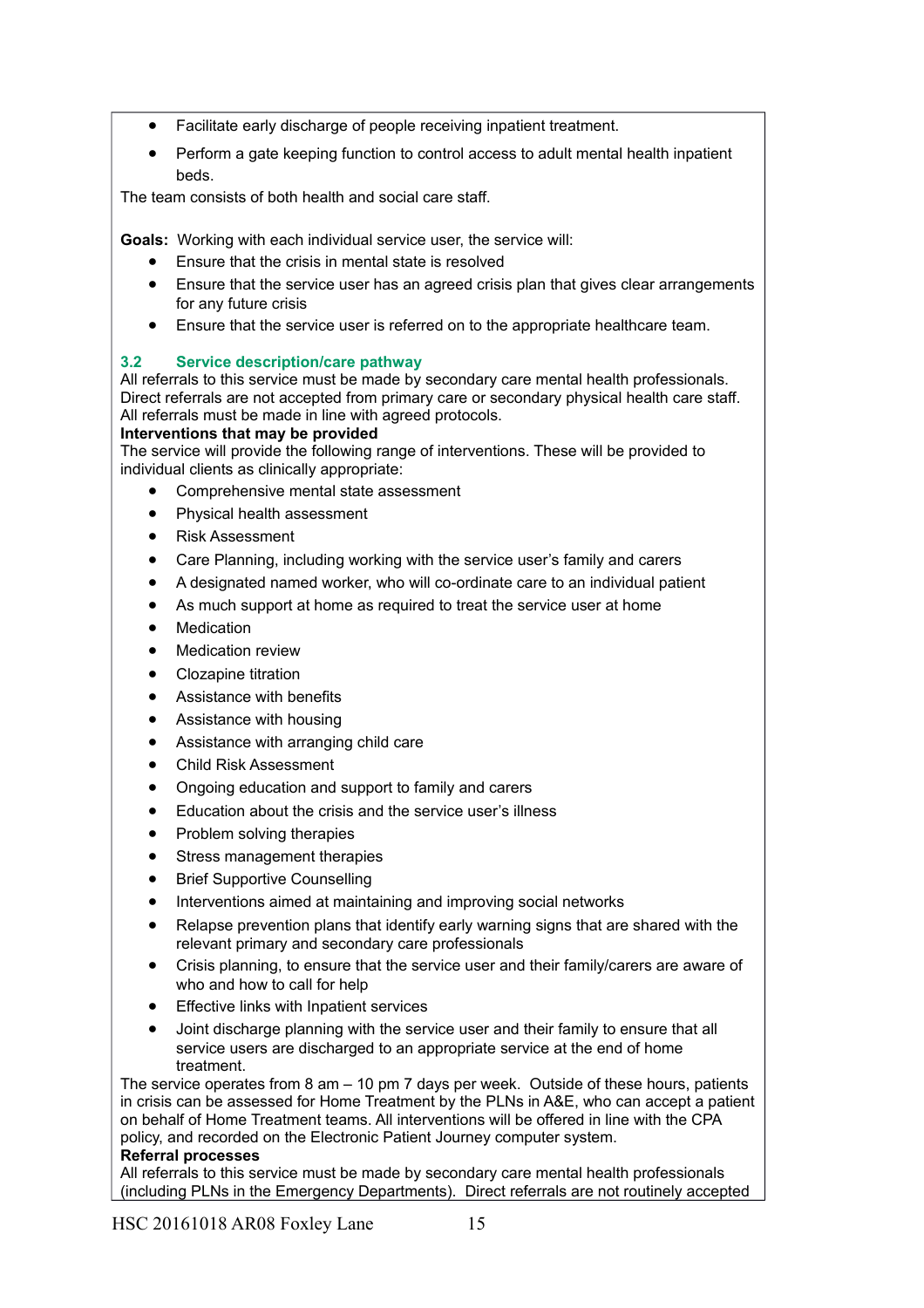from primary care and not from secondary physical health care staff. All referrals must be made in line with agreed protocols.

## **Discharge process**

The service user will be considered "ready for discharge" when:

- The acute crisis in mental state has been resolved
- The service has identified the appropriate service to which to discharge the service user and has (in line with the relevant referral protocol) referred the service user to this service or, when the service has arranged and attended a handover meeting between the service and the community mental health team that has ongoing responsibility for the service user's care
- An agreed crisis plan is in place.

Once these criteria are met, the service user will be discharged from the home treatment service.

The Trust will not continue to provide a home treatment service for service users when the above issues have been resolved, but other issues (eg housing) have not yet been resolved. The Home Treatment service will be responsible for passing service users to the receiving service (whether primary or secondary care) clearly setting out the progress that has been made up to the point of transfer and the actions outstanding.

## **3.3 Population covered**

The service is for people aged over 18 with an acute psychiatric crisis of such severity that, without the involvement of the Home Treatment Team, hospital treatment would be necessary.

## **Geographical population served**

This service is provided primarily for service users registered with a GP from Croydon and Southwark CCGs. Funding for patients accessing this service will be charged according to the rules detailed in the "Who Pays' guidance August 2013 version.

## **3.4 Any acceptance and exclusion criteria and thresholds**

The service is not for people with:

- No mental health problem
- Mild anxiety disorders
- Primary diagnosis of alcohol or other substance misuse without a co-morbid mental health problem
- Brain damage or other organic disorders, including dementia
- Learning Disabilities without a co-existing mental health problem
- Neurodevelopment or autistic spectrum disorders without a co-morbid mental health problem
- Exclusive diagnosis of personality disorder
- Recent history of minor self-harm, but not suffering from a psychotic illness or severe depressive illness.
- Crisis related solely to relationship issues.

### **3.5 Interdependence with other services/providers**

This service specification links to those for:

- Adult Inpatient Service
- Community Mental Health Teams
- Early Intervention Community Service
- **•** Forensic Services

### **4. Applicable Service Standards**

## **4.1 Applicable national standards (e.g. NICE)**

## HSC 20161018 AR08 Foxley Lane 16